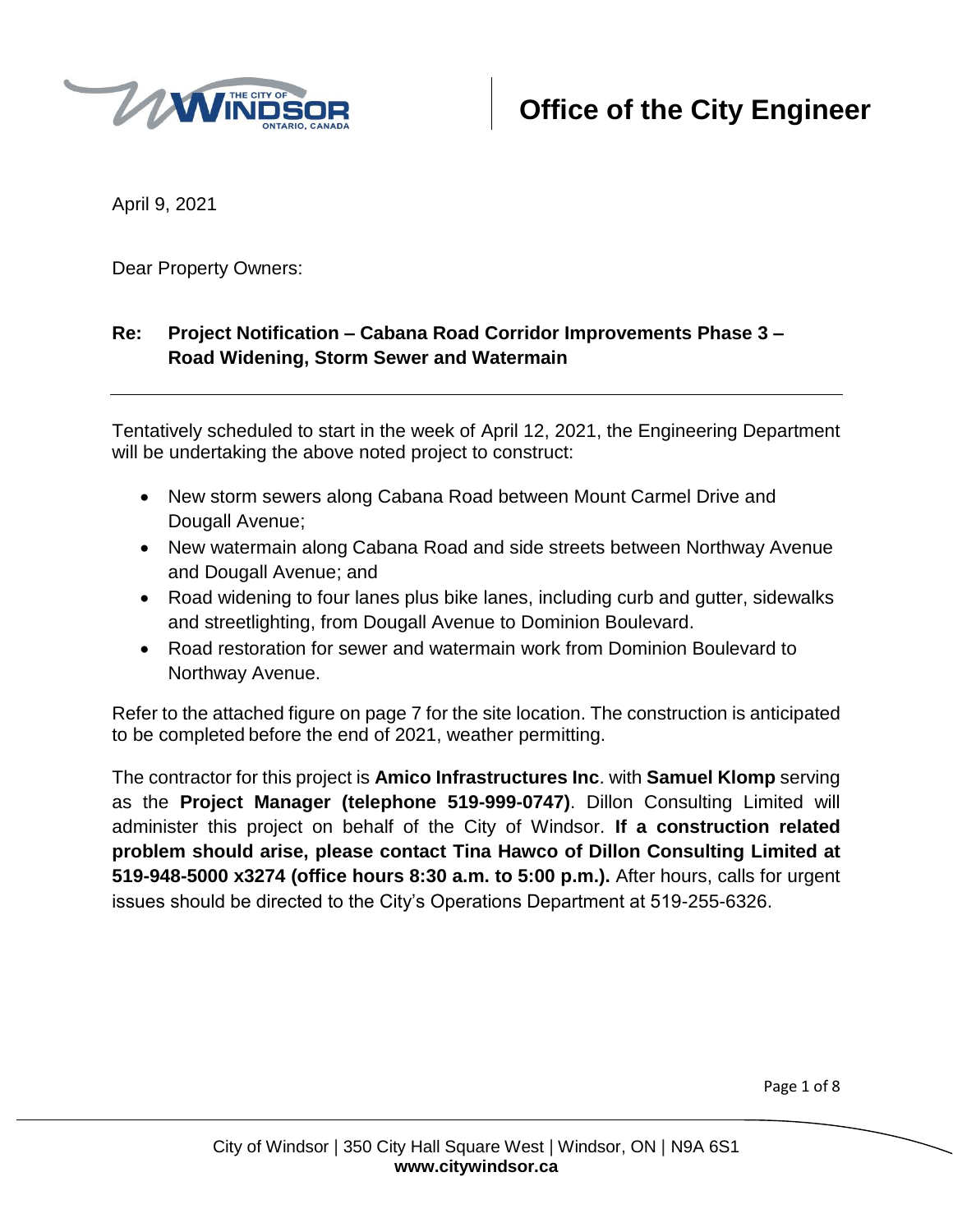

# **Construction Staging**

Generally the construction staging is anticipated as follows:

- Watermain work (Northway to Dougall)
- Sewer work (Mt. Carmel to Dougall)
- South half of roadwork (Dominion to Dougall)
- North half of roadwork (Dominion to Dougall)

Construction will be starting with watermain and service line replacement work along Cabana Road between Northway Avenue and Dougall Avenue. This work may include a temporary lane reduction along Cabana Road. Any interruptions to water services will be communicated in advance by ENWIN Utilities.

It is anticipated that for the majority of construction, two traffic lanes will be provided on Cabana Road, one in each direction. Side street closures may be required from time to time for short periods of time.

All the work on Cabana Road including base coat asphalt paving is scheduled to be completed by the end of 2021 subject to weather conditions. Paving of surface asphalt is anticipated to be completed in 2022.

Construction will include restoration of boulevards and driveways within the City's right of way or as otherwise may have been impacted by construction activities.

# **Pre-Construction Survey**

Prior to construction commencing, the City's Contractor **Amico Infrastructures Inc.** or its designated agent will conduct a preconstruction survey of the adjacent properties and buildings, which will include photographs and videotaping. The intention is to properly document the existing conditions and ensure that proper restoration and damage repairs are completed where applicable.

# **Municipal Waste Collection**

Garbage/recycling/yard waste will be collected on regularly scheduled days. Please ensure that garbage is placed in a plastic bag (no pails), that blue and red recycle boxes are clearly labelled with your address, and that yard waste is contained in paper yard waste bags. It is the contractor's responsibility to pick up and place the recycle and waste

Page 2 of 8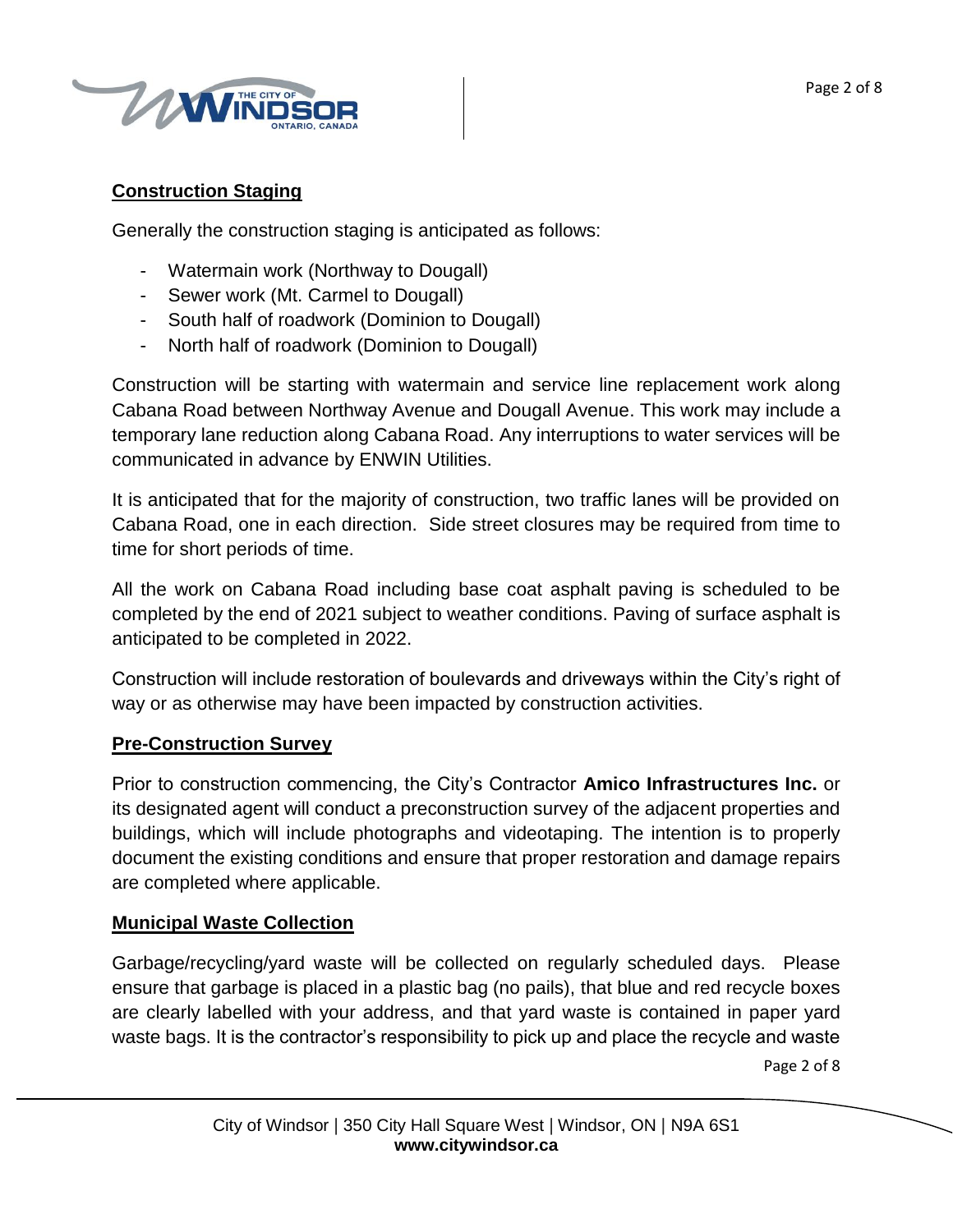

material at a designated collection site. Unidentified containers are difficult to return to the proper address.

## **Canada Post Delivery**

Please be advised that temporary Canada Post delivery will be set up by Canada Post during construction. A detailed location and notice will be sent to you by Canada Post prior to the change of delivery.

## **Encroachment into the City Right-of-Way**

It should be noted that the City does not require the Contractor to restore existing shrubs, hedges or decorative landscaping located on the public right-of-way. All property owners are urged to salvage such items in advance of construction in order to avoid unnecessary damage, otherwise they would be removed by the Contractor without further notice. If there is an existing encroachment agreement on the site, please contact the City's project lead as noted below to discuss further.

## **Construction Site Health and Safety Notes**

**Regarding public safety, it should be stressed that construction sites are inherently dangerous and pose many potential safety hazards. All area residents/businesses should exercise extreme caution, especially children.** If children need to walk to nearby facilities and crossing the construction zone is unavoidable, we strongly recommend that an adult accompany them.

It is inevitable that construction will cause some inconvenience in your area (e.g. driveway access not available for short period of time when installing utilities, placing curbs & gutters and driveways). Every effort will be made to minimize these inconveniences.

### **Downspout Disconnection Program**

To help reduce basement flooding, the City of Windsor is offering to disconnect your downspouts at no cost to you. The disconnection would be completed as shown on the attached Drawing 2M-175. This work would be done by the City's contractor and would be inspected by our Field Inspection staff. Please note that this program may become mandatory and funding may not be available in the future, at which time the cost of

Page 3 of 8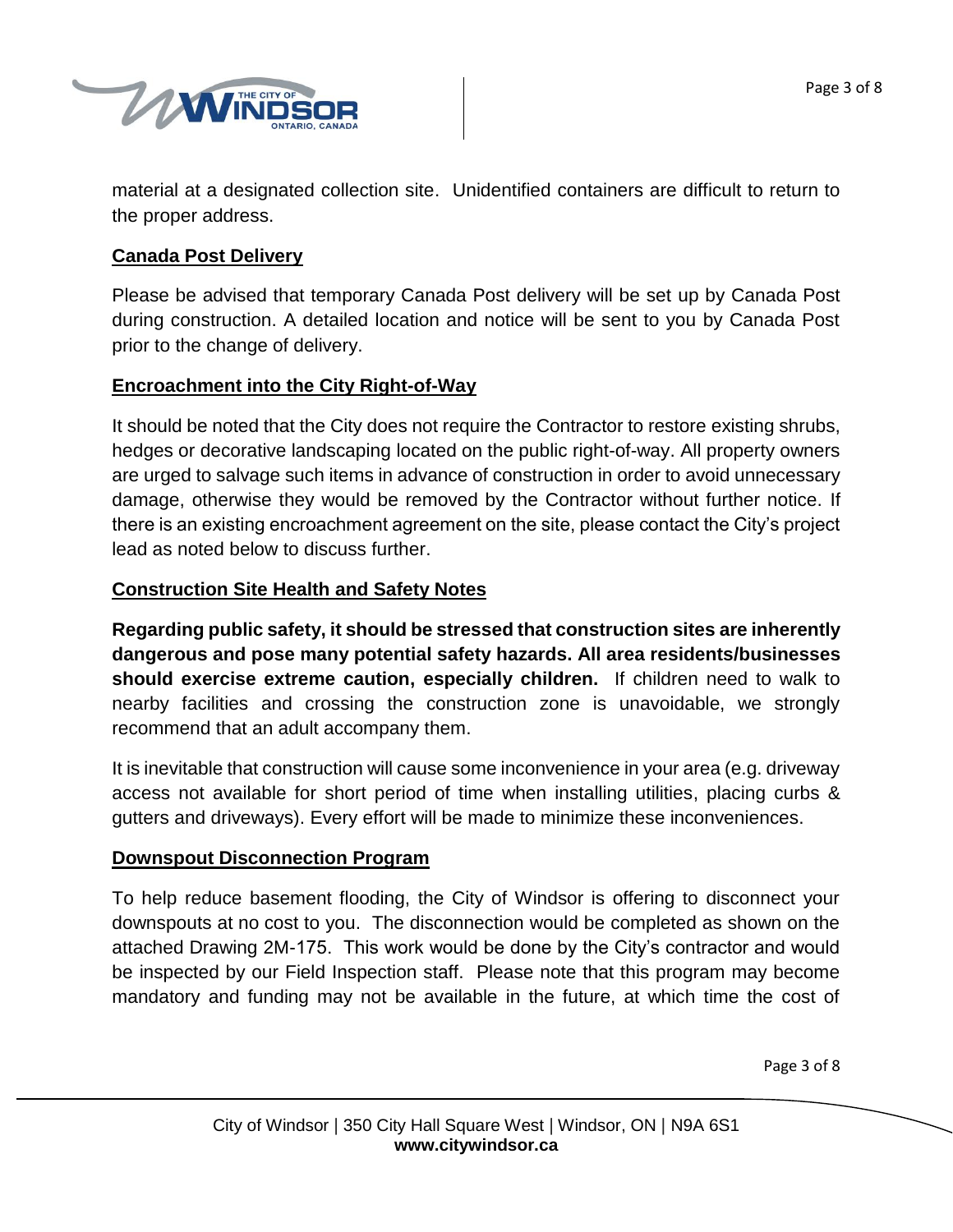

disconnection would become the property owners' responsibility. To request downspout disconnection free of charge, please call 311 or 519-255-2489.

## **Frequently Asked Questions:**

**1. Will my lawn, driveway or sidewalk be dug up?**

**Answer:** Yes, while most of the work will be within the City's right of way, there will also be a small excavation on your property, near your sewer service cleanout and water service shut off (3m (10') x 2.5m (8'), to connect your existing water service and sewer private drain to the new watermain and sewer main.

### **2. Will my water supply be interrupted?**

**Answer:** Yes, there will be a short planned interruption of less than 4 hours when your water service is connected to the new watermain. The on-site ENWIN watermain inspector will attempt to notify you in person prior to this shutdown. Unplanned interruptions may occur if the old watermain breaks during construction.

### **3. Will the road be closed, experience traffic disruptions or be excavated?**

**Answer:** One-lane traffic at each direction on Cabana Road West will be maintained during the construction. There will be occasional lane restrictions controlled by Traffic Control Persons and short term side street closures during construction. For Transit Windsor bus route related matters, please check out the details from Transit Windsor's website. On-street parking is not encouraged, if you have to park on the street during the construction, we ask you to please place a note on the dashboard of your vehicle identifying your home address. This will make it easier for the Contractor to notify you in case they require your vehicle to be moved, but we urge you to park on the side streets. There is a potential that a vehicle blocking construction will be towed at the owner's expense.

### **4. I have a sprinkler system in my front lawn, what should I do?**

**Answer:** Please make an effort to mark out the sprinkler lines and heads with white spray paint. If this is not possible, please notify the Contractor. Any damage to sprinkler lines that occurs as a direct result of construction will be repaired by the contractor.

### **5. Will I have access to my driveway throughout construction?**

**Answer:** Your driveway will be accessible most of the time during the construction. However, there may be some periods where driveway access will be temporarily

Page 4 of 8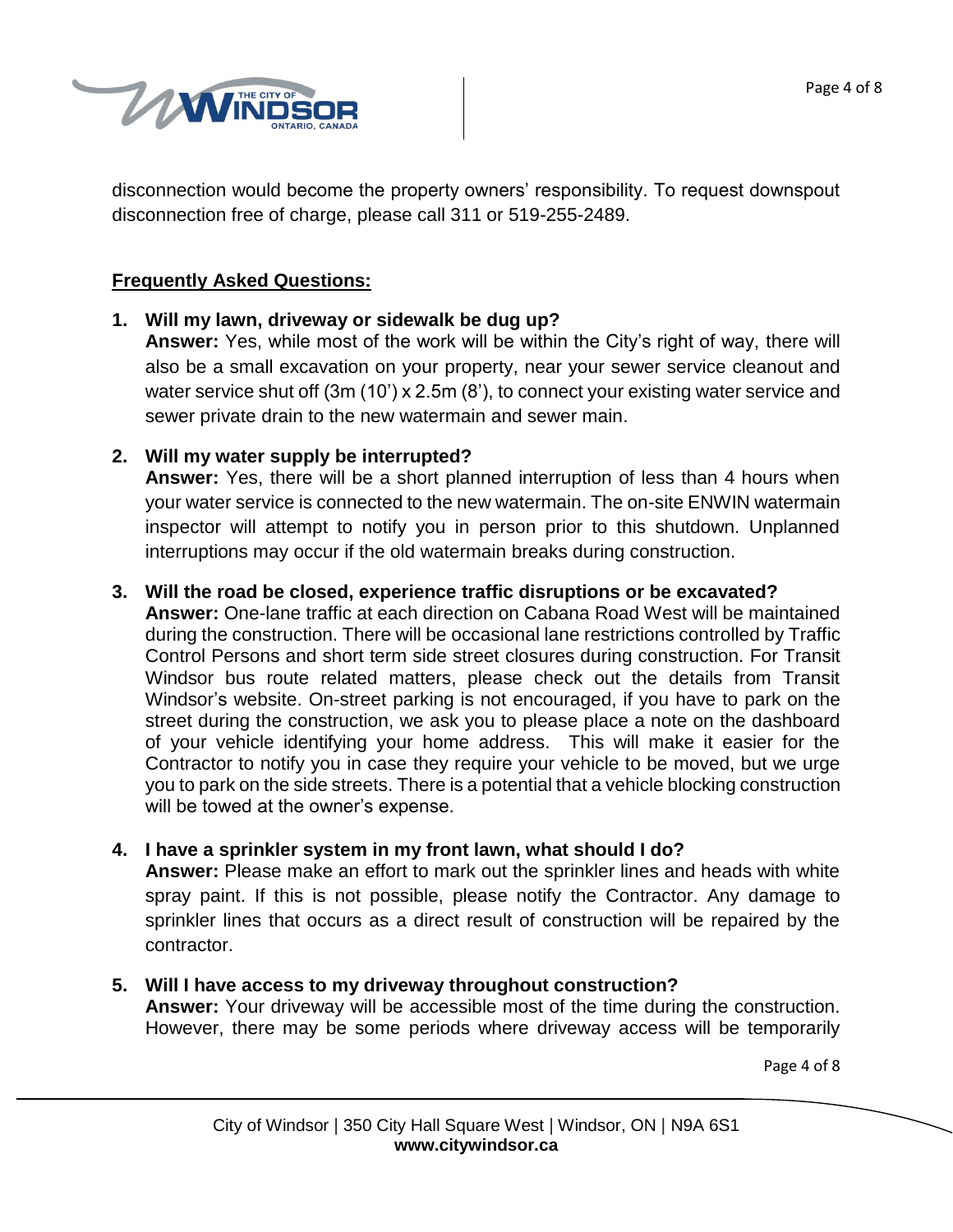

unavailable during road and watermain/sewer construction, such as while pouring concrete curbs, sidewalk and driveway, while installing new water or sewer connections that are located in the middle of driveways. Please refrain from parking in your driveway during these period of time. Once curbs and sidewalks have been installed, please do not drive over them for 5 days while the concrete sets.

**6. Construction started several days ago and my water was brown this morning, why did this happen and what should I do?**

**Answer:** Periodically, the watermain work causes disturbances in the old watermain. Run a cold water tap closest to your water meter until the water runs clear.

**7. Construction progressed for several days and now there is no activity, what is happening?**

**Answer:** There may be short periods of time where activity on the site is reduced to allow for curing of concrete, testing of watermains, etc. before subsequent works can commence.

## **8. Will my lawn, driveway or sidewalk be restored?**

**Answer:** Yes, affected lawn areas will be restored with topsoil and sod. The Contractor will be required to water and maintain the lawn for 30 days after it is placed. Once the 30 day period expires, lawn maintenance, including watering and mowing is the sole responsibility of the homeowner. Driveways and sidewalks will be restored to City of Windsor specifications. Photos/videos will be taken before, during and after construction to ensure proper restoration.

### **9. A new fire hydrant has been placed in front of my house, can it be moved?**

**Answer:** No, ENWIN is required to follow NFPA standards for fire hydrant spacing. Fire hydrants are always placed in the public portion of the right of way and are spaced to maximize fire protection and neighbourhood parking while meeting the established design standards. The location is non-negotiable.

We appreciate your understanding and cooperation on this matter. Should you have any questions or concerns related to this project, please contact:

Jane He, P. Eng. Tina Hawco, P. Eng. Project Manager **Project Engineer** City of Windsor Engineering Department Dillion Consulting Limited (519) 255-6100 ext. 6358 (519) 948-5000, extension 3274

Page 5 of 8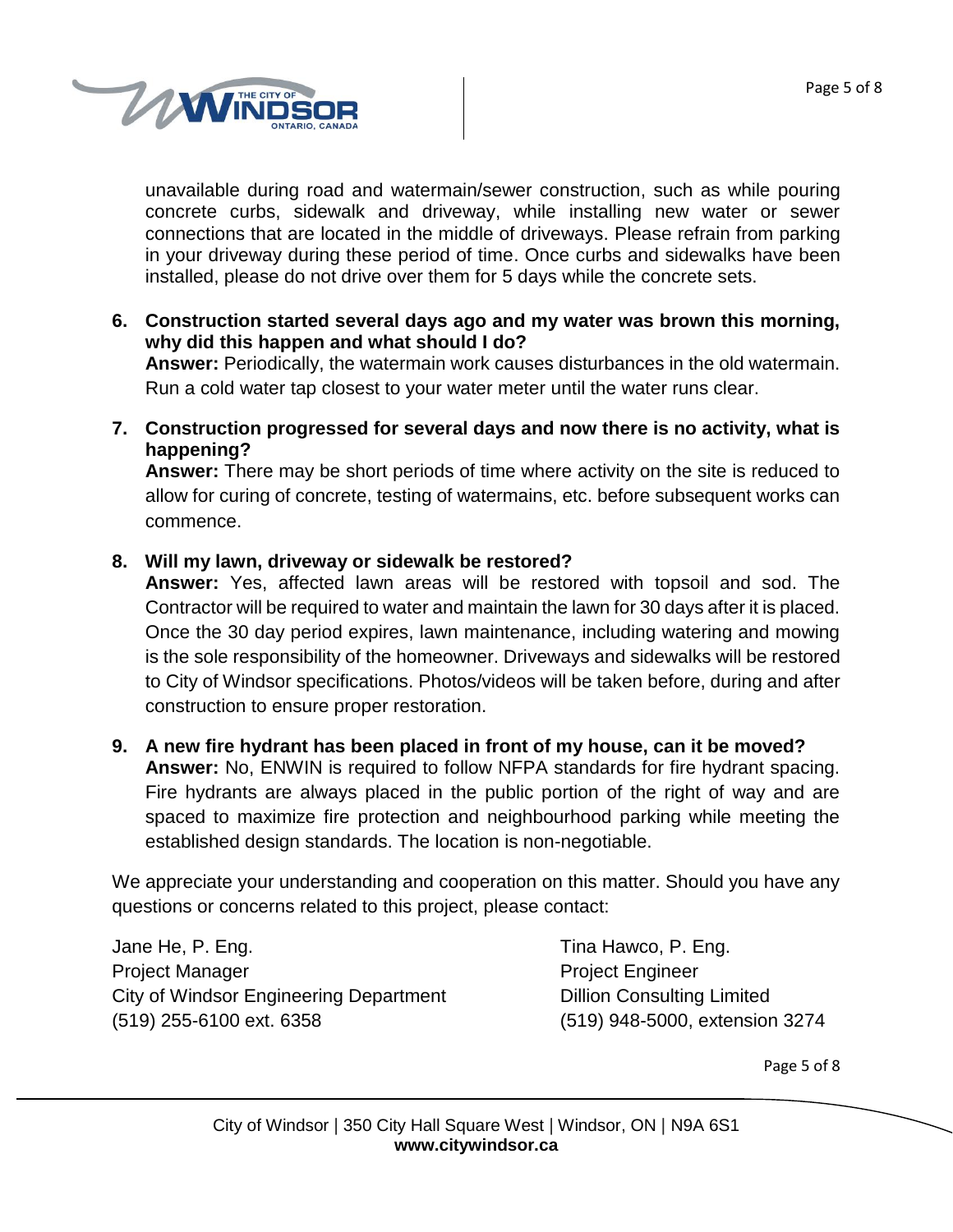

Yours truly,

forms

## Fahd Mikhael, P. Eng., P.E., M. Sc Manager of Design and Development

Attachments: Map of Location of the Work Downspout disconnection details

cc: Amico Infrastructures Inc., Attn: Jeff Rahm, Samuel Klomp Ward 1 Councillor Fred Francis 311, Attn: Marianna Mosceo Building Department, Attn: David Dean, Phil Glos Central Ambulance Communication, Attn: Niels Kristensen City Solicitor, Attn: Frank Scarfone, Chris Carpenter Canada Post, Attn: Bruno Desando Drafting Supervisor, Attn: Phil Ubene Right-of-Way Permit Clerks Field Engineering, Attn: Angelo Calcara Field Engineering, Attn: Andrew Lewis Finance, Attn: Steven Kriemadis Fire Services, Attn: Dispatch Fire Services, Attn: John Lee

Essex-Windsor Catholic District School Board Greater Essex County District School Board I.M.S. Coordinator, Attn: Eric Bailey Operations, Attn: Anne Marie Albidone Operations, Attn: Phong Nguy Parks & Facility, Attn: Paul Giroux Police Services, Attn: info@police.windsor.on.ca Risk Management, Attn: Dana Straus Student Transportation Services, Attn: Marty Gallant Traffic Operations, Attn: Shawna Boakes Transportation Planning, Attn: Jeff Hagan Dillon Consulting Ltd. Attn.: Tina Hawco, Mark **Hernandez** Transit Windsor, attn. Jason Scott Design and Development, Attn. Jane He, Aojeen Issac

Page 6 of 8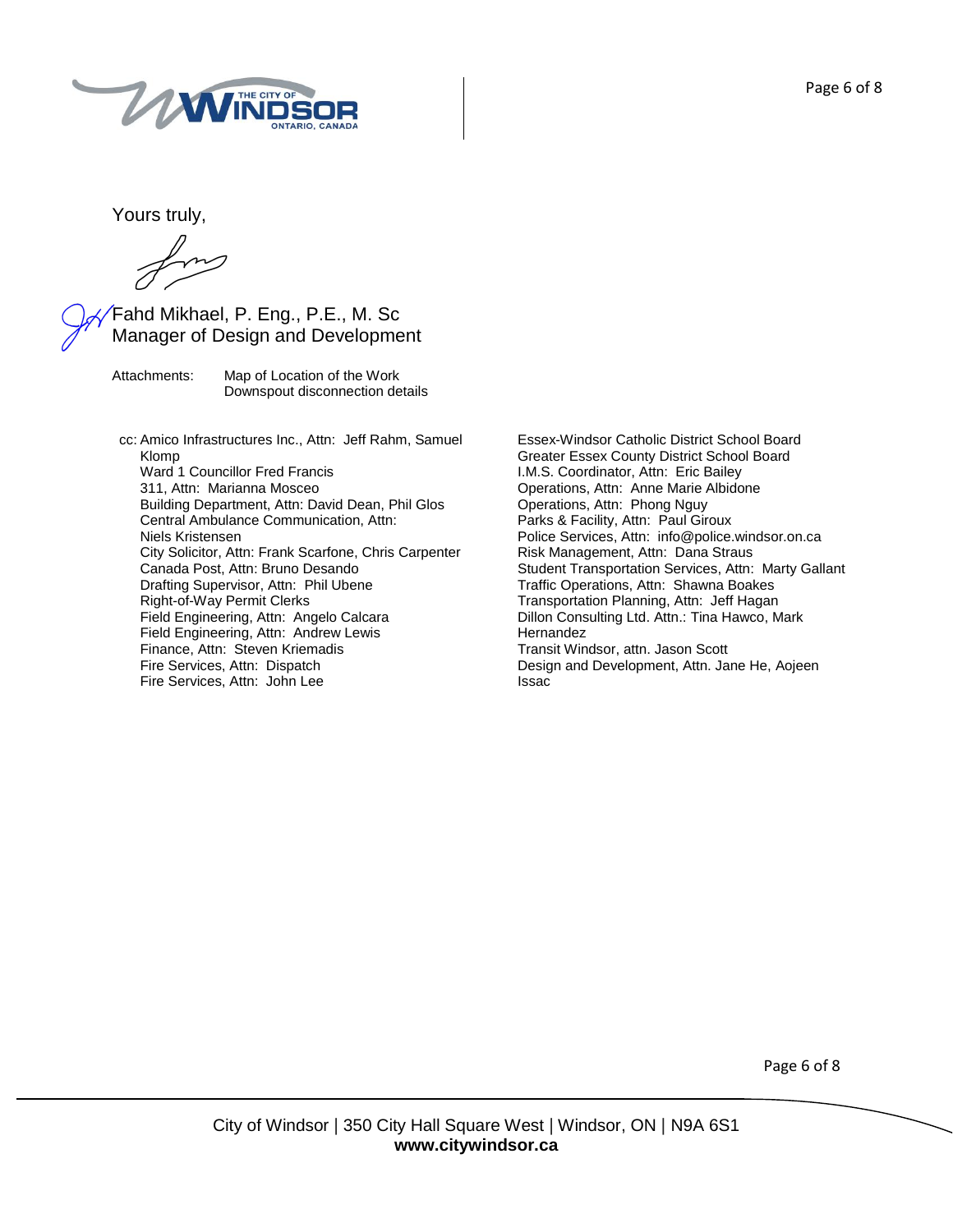



**Cabana Corridor Improvements – Phase 3 Location of Work**